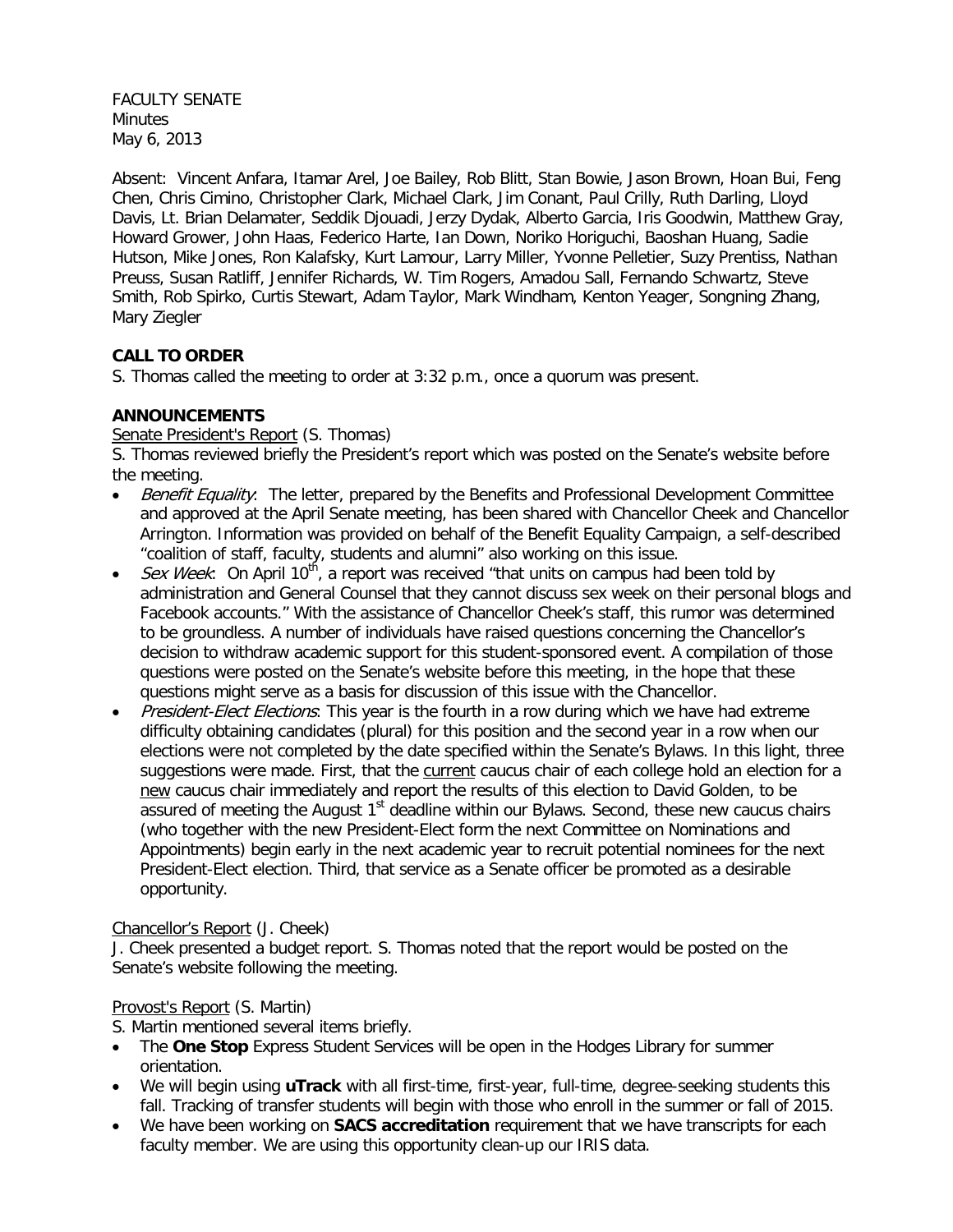- Matthew Theriot has agreed to lead the effort to prepare the **Quality Enhancement Plan** for SACS accreditation.
- Tim Hulsey has been selected as Director of the Honors Program and will assume this position on July  $1<sup>st</sup>$ . A decision is expected soon in the search for a new Director of Admissions.
- The **Report from Task Force on Teaching Evaluation** had been posted as an attachment for today's meeting. The report suggests that our current SAIS forms should be reviewed, either to streamline the process or to find alternative ways for students to supply meaningful input. Multiple types of measurements are needed. A more uniform practice of peer evaluations could be helpful. Please consider the report, although no action is being requested of the Senate at this time.

#### **APPROVAL OF SENATE MINUTES**

S. Thomas asked for corrections or additions to the minutes of the Faculty Senate meeting of April 8, 2013. When no changes were suggested, Thomas stated that the minutes would be accepted by common consent.

### **MINUTES OF THE GRADUATE COUNCIL AND UNDERGRADUATE COUNCIL**

Graduate Council (R. Brockett)

At the request of R. Brockett, review of the minutes for the Graduate Council meetings of February 28, 2013 and April 4, 2013, were deferred until the September 2013 Senate meeting.

#### Undergraduate Council (M. Theriot)

M. Theriot reviewed the minutes from the Undergraduate Council meeting of April 2, 2013. One policy change, concerning grades from study abroad, was approved. S. Thomas, noting that the motion to approve these minutes did not require a second, called for a voice vote. The motion to approve the minutes passed unanimously.

#### **PREVIOUS BUSINESS**

S. Thomas asked if there were any questions concerning the resolution presented during the April Senate meeting, to amend the Senate's *Bylaws* by changing the January provisional meeting date from "the third Monday in January" to "the second Monday in January" in Article II, Section 3. No questions were raised. Noting that the motion to approve this resolution, coming from the Executive Council, did not require a second, Thomas called for a voice vote. The motion passed unanimously.

**COMMITTEE ON NOMINATIONS AND APPOINTMENTS: ELECTION UPDATE** (D. Golden)

D. Golden reported that Joanne Hall and Thomas Handler had agreed to be nominated for the position of President-Elect for 2014-2015. Each candidate made a brief presentation. Golden noted that the candidates' biographical statements would be posted on the Senate's website with the agenda for this meeting. He also stated that the election would be held via electronic ballot between May 8—16, 2013.

## **NEW BUSINESS AND ANNOUNCEMENTS**

Faculty Affairs Committee Resolution: Proposed Faculty Handbook Changes Concerning Romantic and/or Sexual Relations between Faculty and Students (S. Thomas)

S. Thomas reported that, based on the request of the Faculty Affairs Committee Chair P. Daves, this resolution was being withdrawn from consideration at this time.

#### Analysis of Student Retention (S. Gilpatric)

S. Gilpatric presented a report, prepared by the Faculty Senate Budget and Planning Committee, analyzing student retention at UTK.

• A linear relationship was found between uncapped core GPA for entering students and retained students for the 2008-2011 cohorts. (We do not have uncapped core GPA for earlier cohorts.) The marginal effect of a one point increase in core GPA is estimated to be **.126** (or an increase of 12.6 percentage points in retention probability), which is very statistically significant with a 95% confidence interval of .112 to .140.